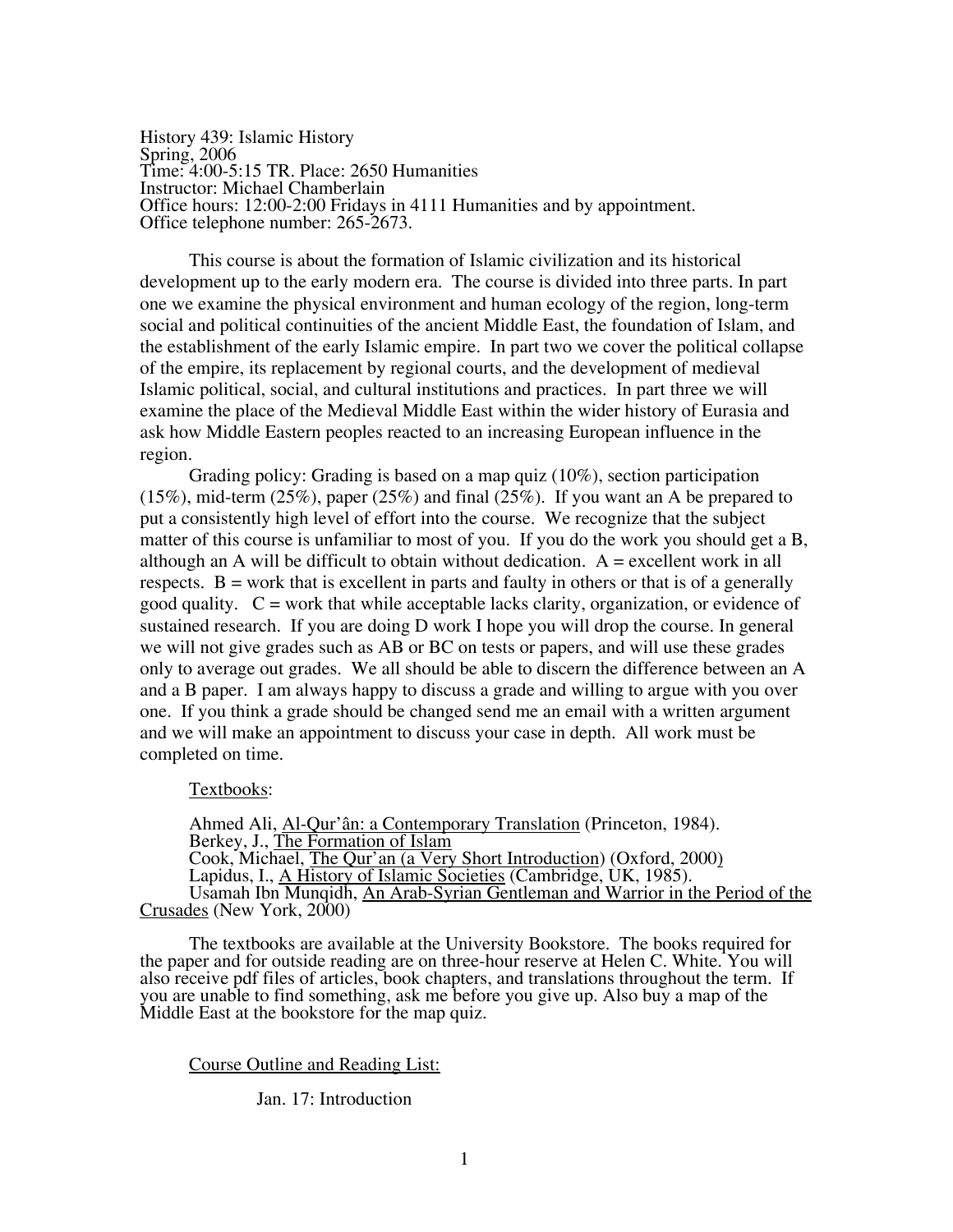I. Human geography and emergence of the cosmopolitan agrarian empire in the ancient Middle East

> Jan 19: Physical and Human Geography of the Middle East; the Agrarian Empire

Jan 21: Empires and imperial cultures from Sumeria to Late Antiquity

Reading (full references are in the resources section below).

 Cook, Michael, The Qur'an (a Very Short Introduction) Donner, F., The Early Islamic Conquests, pp. 12-49. (pdf file) Lapidus, I.  $\overline{M}$ ., A History of Islamic Societies, pp. 3-10 Berkey, J., The Formation of Islam, pp. 3-52

Recommended:

"al-Arab," art., Encyclopaedia of Islam, 2nd. Ed. Bagnall, R.S., Egypt in Late Antiquity Brown, P., The World of Late Antiquity, pp, 11-21; 96-112; 160-171. Fowden, Garth, Empire to Commonwealth: Consequences of Monotheism in Late Antiquity,12-36, 138-75. Shahid, I., Rome and the Arabs Hoyland, R.G., Arabia and the Arabs from the Bronze age to the Coming of Islam

II. The Early Islamic State and the Formation of Islam

Jan 31: The career of the Prophet Muhammad I: prophecy and community in a "tribal" society Feb 2: The career of the Prophet II: the formation of the early Islamic state Feb 7 - 9: The Arab conquests and the early conquest state Feb 14: Conquest state and society to the Second Civil War Feb 16: Cult, ritual, and basic doctrines of Islam Feb 21: Map Quiz and review

Reading:

 Cook, The Qur'an Lapidus, I., A History of Islamic Societies, pp. 11-53 Donner, F., The Early Islamic Conquests, pp. 43-90 Berkey, J., The Formation of Islam, pp. 57-75

Recommended:

 Bell. R., Introduction to the Quran Crone, P., God's Rule: Government and Islam, Six Centuries of Medieval Islamic Political Thoought Crone, P., Meccan Trade and the Rise of Islam Grabar, O., The Formation of Islamic Art Hawting, G.R., The Idea of Idolatry and the Formation of Islam: from Polemic to History Hawting, G.R., Approaches to the Qur'an Hodgson, M. G. S., The Venture of Islam, I, pp. 145-186 Ibn Hisham, The Life of Muhammad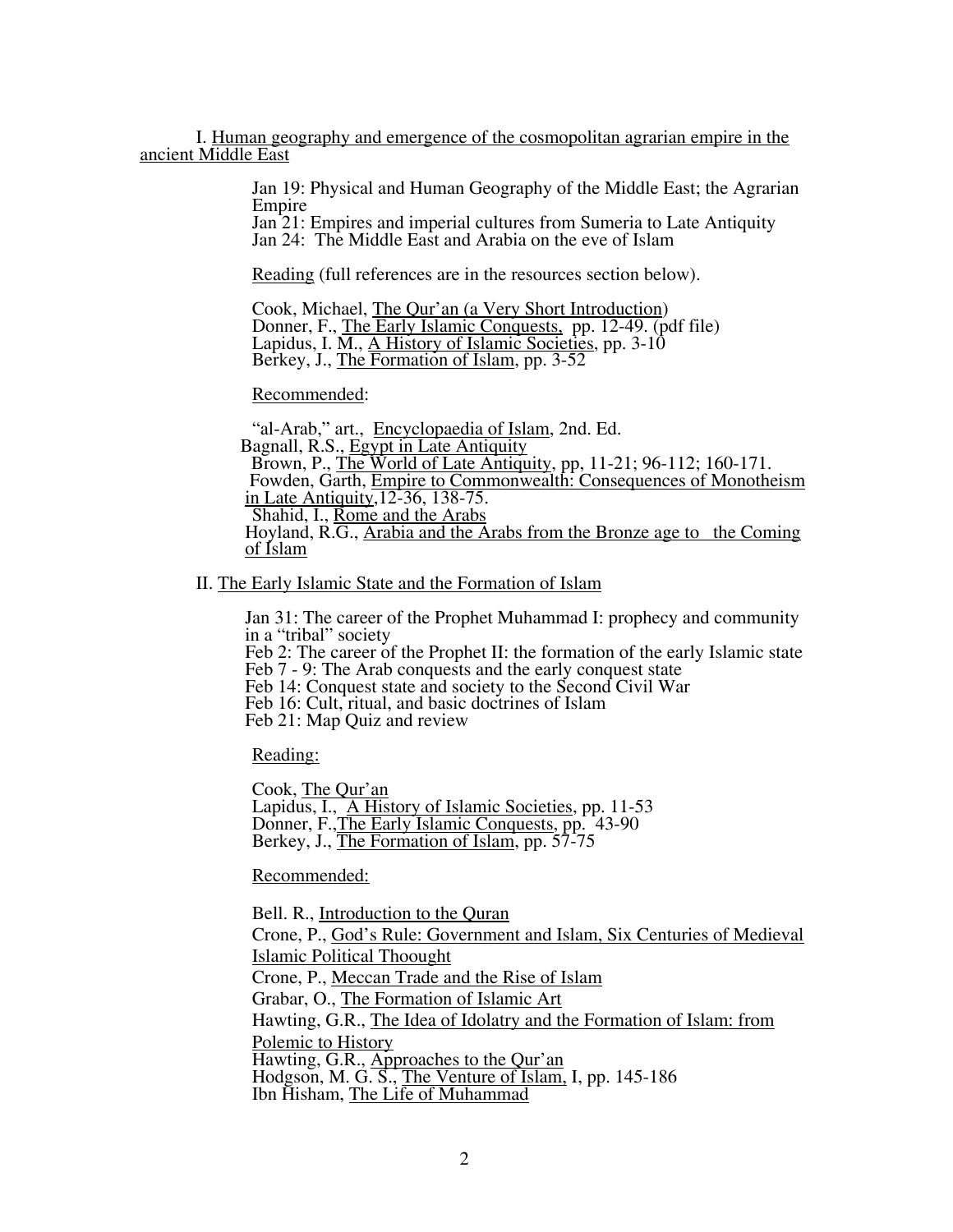Izutsu, T., Ethico-Religious Concepts in the Quran Madelung, W., The Succession to Muhammad: A Study of the Early Caliphate Morony, M., <u>Iraq after the Muslim Conquest</u><br>Rodinson, M., <u>Muhammad</u> Watt, W. M., Muhammad at Mecca<br>Watt, W. M., <u>Muhammad at Medina</u><br>Watt, W. M., <u>Muhammad: Prophet and Statesman</u>

III. The early Islamic empire<br>Feb 23: The Marwanid Caliphate, 692-750 Feb 28: The `Abbasid revolt and the early `Abbasid Caliphate Mar 2: Imperial culture; the impact of Hellenistic learning Mar 7: Economy and trade from Late Antiquity through the `Abbasid Period Mar 9: The formation of Islamic Law Mar 14, 16: Spring break Mar 21: Shi`ism Mar 23: Midterm

Reading:

 Lapidus, I., A History of Islamic Societies, pp. 54-125 Berkey, J., The Formation of Islam, pp. 76-158<br>Recommended:

Umayyads:

Dennet, D. B., Conversion and the Poll-Tax in Early Islam<br>Hawting, R., <u>The First Dynasty of Islam</u>, pp. 21-71<br>Juynboll, G. H. A., Studies on the First Century of Islamic Society Kennedy, Hugh, The Prophet and the Age of the Crusades: the Islamic Near East. from the Sixth to the Eleventh Century, pp. 51-123<br>Sharon, M., Black Banners from the East Sharon, M., **Black Banners from the East** Shoufany, E., al-Riddah and the Muslim Conquest of Arabia Veccia Vaglieri, L., "The Patriarchal and Umayyad Caliphates," in The Cambridge History of Islam, vol. 1, pp. 57-103 Wellhausen, J., The Arab Kingdom and Its Fall Wellhausen, J., The Religio-Political Factions in Early Islam

`Abbasids:

 Bowen, H., The Life and Times of `Ali Ibn Isa Crone, P., Slaves on Horseback Donner, F., Narratives of Islamic Origins Kennedy, H., The Early `Abbasid Caliphate: a Political History Kennedy, H., The Prophet and the Age of the Crusades: the Islamic Near East from the Sixth to the Eleventh Century, pp. 124-211 Lapidus, I. M., "The Evolution of Muslim Urban Society" Lassner, J., The Shaping of `Abbasid Rule Lassner, J., The Topography of Baghdad in the Early Middle Ages Melchert, C., The Formation of the Sunni Schools of Law, 9<sup>th</sup> and 10<sup>th</sup> Centuries Schacht, J., The Origins of Muhammadan Jurisprudence Zaman, M.Q., Religion and Politics under the Early `Abbasids: the Emergence of the Proto-Sunni Elite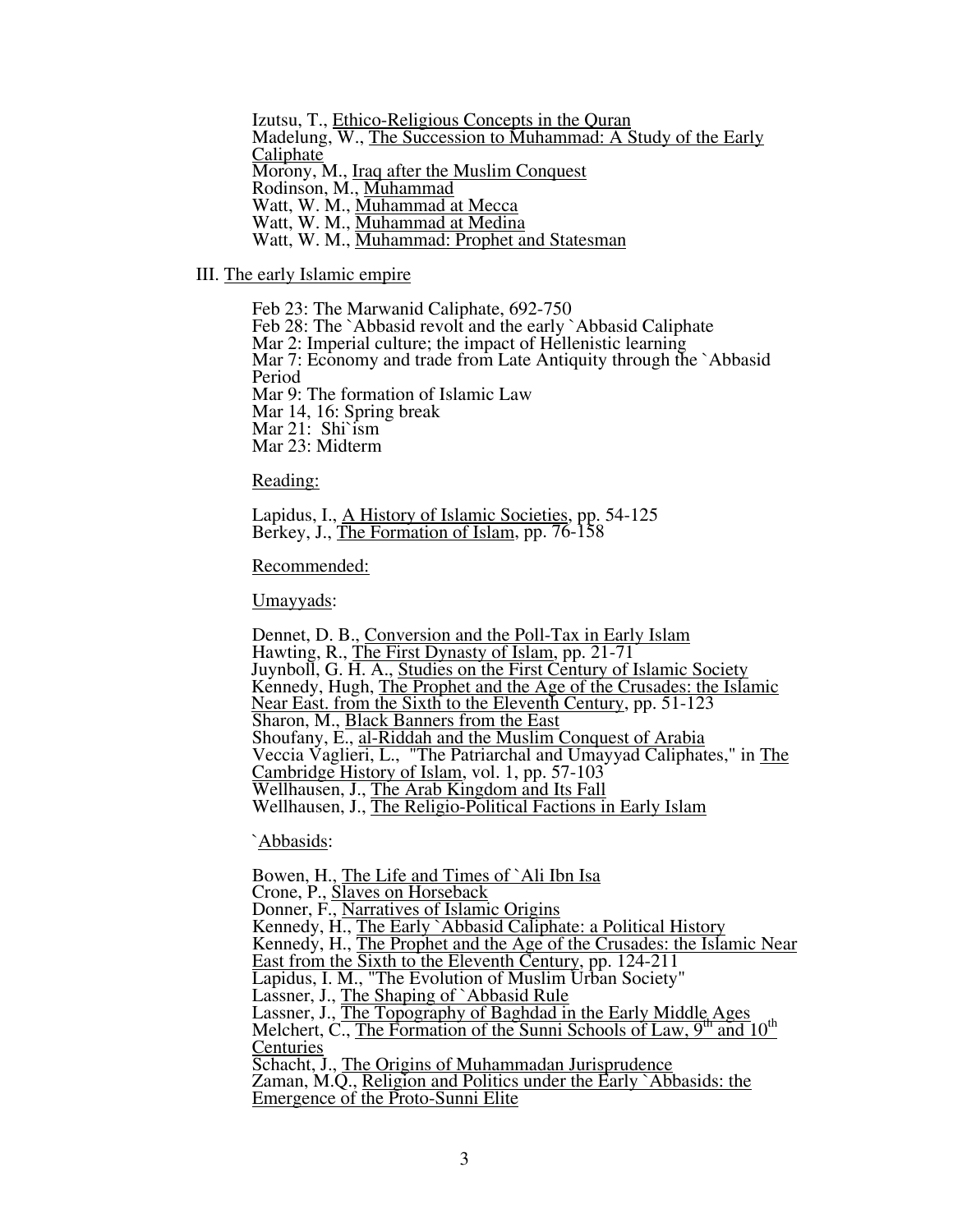### IV. The Early Middle Period

Mar 28: Collapse of empire, successor states and regional courts, 945- 1092

Mar 30: The Fatimids

Apr 4: The Seljuks and the formation of the "military patronage state"

Reading:

Chamberlain, M., "Military Patronage States and the Political Economy of the Frontier, 1000-1250" (pdf file) Lapidus, I., A History of Islamic Societies, 181-191 Saunders, P., "The Fatimid State, 969-1171" (pdf file)

### Recommended:

Bosworth, C. E., Sistan under the Arabs: from the Arab Conquest to the Rise of the Saffaridas.<br>Bulliet, R., <u>The Patricians of Nishapur</u>.<br>Daftary, The Isma`ilis: Their History and Doctrines Kennedy, H., The Prophet and the Age of the Caliphates, chap. 12: "Early Islamic Egypt and the Fatimid Empire," pp. 309-345. Mottahedeh, R., Loyalty and Leadership in an Early Islamic Society

V. The Middle Period

 Apr 6: Crusades and counter-crusades Apr 11: Mongol invasions and the integration of Eurasia Apr 13: Mamluks and the Mamluk Sultanate Apr 18: Institutions of the military patronage state: iqta' and waqf Apr 20: The `Ulama, the implementation of Islamic law, education Apr 25: Sufism Apr 27: Changing relations with Europe, 1316-1500 May 2: The formation of the Ottoman and Safavid empires May 4: Review

Reading:

 Berkey, J., The Formation of Islam, pp. 159-269 Chamberlain, M., "The Crusader Era and the Ayyubid Dynasty" Lapidus, I., A History of Islamic Societies, 126-161, 241-267; 344-358 Usamah Ibn Munqidh, An Arab-Syrian Gentleman and Warrior in the Period of the Crusades

Recommended:

 Abu Lughod, J., Cairo: 1000 Years of the City Victorious Bagley, F. R. C., al-Ghazali's Book of Counsel for Kings Berkey, J., The Transmission of Knowledge in Medieval Cairo: A Social History of Islamic Education. Bulliet, R., Islam: The View from the Edge. The Cambridge History of,Islamic Egypt The Cambridge History of Iran, vol. 4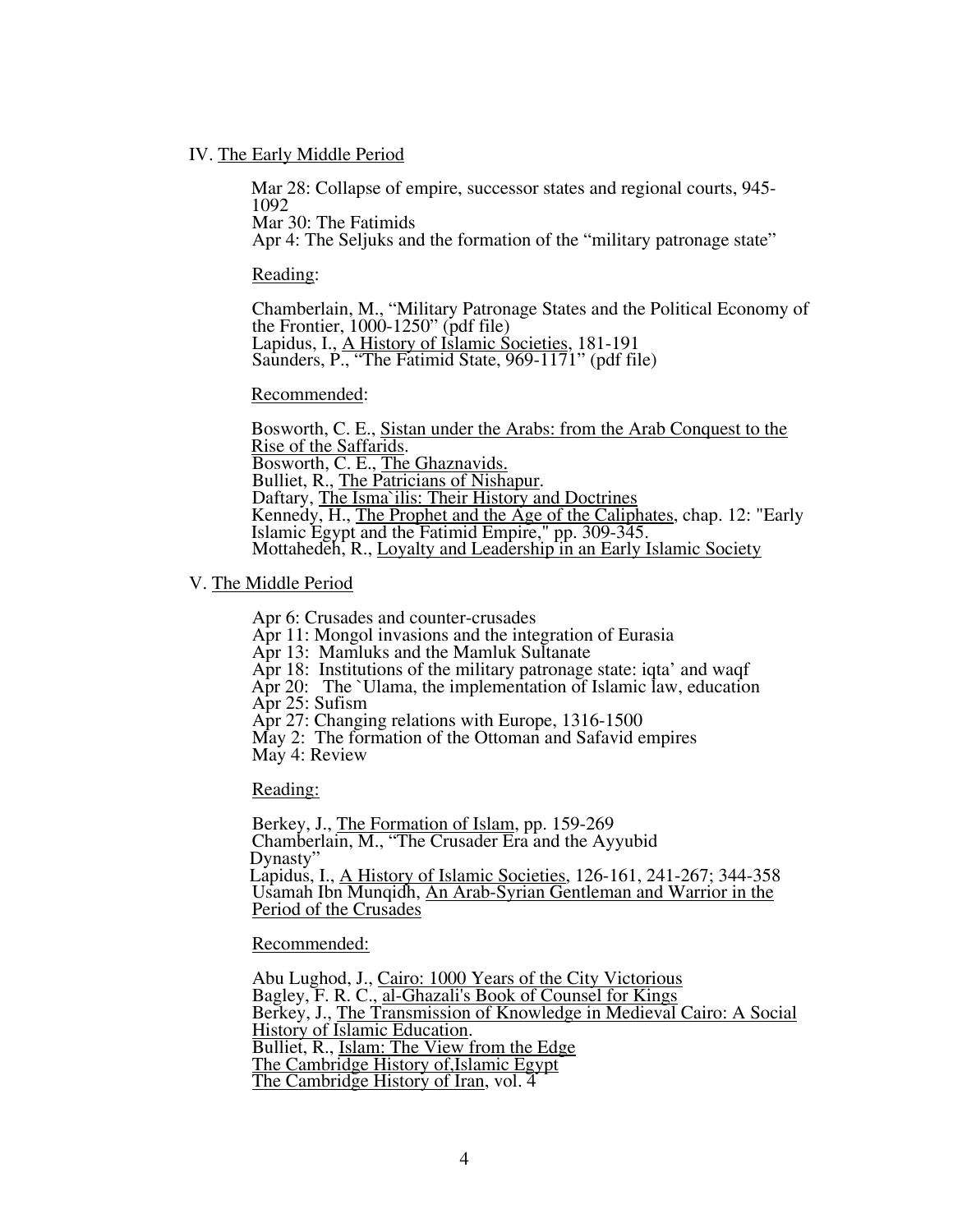Chamberlain, M., <u>Knowledge and Social Practice in Medieval Damascus</u><br>Coulson, N. J., <u>A History of Islamic Law</u>

 Coulson, N. J., Conflicts and Tensions in Islamic Jurisprudence Darke, H., <u>Nizam al-Mulk's Book of Government</u><br>Ephrat, Daphna, <u>A Learned Society in Transition: The Sunni Ulama of</u> Eleventh-Century Baghdad Gibb, H. A. R., "Constitutional Organization." Goldziher, I., Introduction to Islamic Theology and Law. Goldziher, I., Muslim Studies, 2 vols. Humphreys, R.S., From Saladin to the Mongols: the Ayyubids of Damascus Hillenbrand, Carole, The Crusades: Islamic Perspectives Hodgson, M. G. S., The Order of Assasins Kafardar, C., Between Two Worlds: the Construction of the Ottoman State Lambton, A. K. S., Theory and Practice in Medieval Persian Government. Lapidus, I., Middle Eastern Cities Morgan, D., The Mongols Morgan, D., Medieval Persia, 1040-1797 Petry, C., The Civilian Elite of Cairo in the Later Middle Ages Schacht, J., Introduction to Islamic Law

 Paper Topics: Papers are due Apr 25, in class.

1. "The career of the prophet Muhammad can only be understood as a response to the social and economic transformation of Mecca caused by changing patterns of world trade." Comment.

Crone, P., Meccan Trade and the Rise of Islam (Princeton, 1987). Shaban, M. A., Islamic History: a New Interpretation, vol. 1 (London, 1971). Watt, W. M., Muhammad at Mecca. (Oxford, 1953).

Watt., W. M., Muhammad at Medina. (Oxford, 1956).

2. Were the Arab conquests directed from Medina as a deliberate policy, or were they haphazard and unplanned? Account for the classical Muslim view, and for disputes among modern scholars. What does this issue tell us about the nature of the early Islamic state?

Donner, F., The Early Islamic Conquests (Princeton, 1981)

Hodgson, M. G. S., The Venture of Islam, vol 1.

Lapidus. I., "The Arab Conquests and the Formation of Islamic Society." in G. H. A. Juynboll ed., Studies on the First Century of Islamic Society (Carbondale Il.

Shaban, M. A., Islamic History: a New Interpretation, vol 1.

3. "The Arab conquests wrought a revolutionary transformation of the social, political, cultural, and economic structures of the ancient Middle East." Do you agree or disagree?

Morony, M., Iraq after the Muslim Conquests (Princeton, 1983).

Grabar, O., The Formation of Islamic Art (New Haven, 1973).

Fowden, Garth, Empire to Commonwealth: Consequences of Monotheism in Late Antiquity (Princeton, 1993),

4. "As the Arabs conquered the settled peoples of the Middle East, they were in turn conquered by them." Comment.

Morony, M., Iraq after the Muslim Conquest (Princeton, 1983).

Grabar, O., The Formation of Islamic Art. (New Haven, 1973).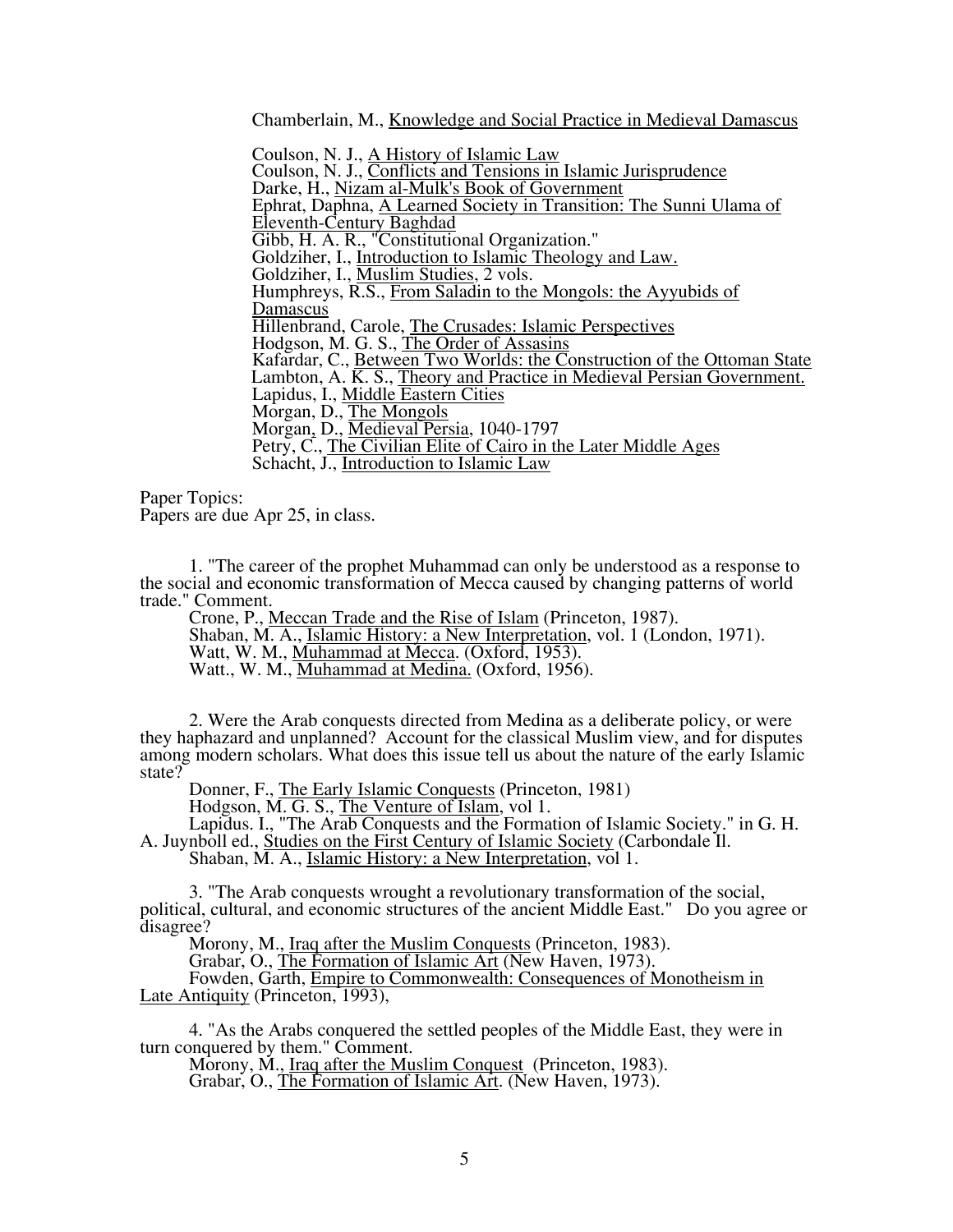Dennett, D. B., Conversion and the Poll-Tax in Early Islam. (Cambridge, MA, 1950).

5. How did the military elites who dominated the Middle East in the Middle Period exploit the societies they ruled? Were states administered by formal bureaucratic structures and hierarchies? If not, what accounts for the success of ruling groups in administering large and complex societies over time?

Lapidus, I., *Muslim Cities in the Later Middle Ages* (Cambridge, MA, 1967). Mottahedeh, R., Loyalty and Leadership in an Early Islamic Society (Princeton, 1980).

 Chamberlain, M, Knowledge and Social Practice in Medieval Damascus, 1190- 1350 (Cambridge, UK, 1994).

6. "Medieval Muslim cities were not governed by city councils or bureaucratic administrations. Civilian elites had none of the landholdings, charters, or military training that guaranteed the autonomy of urban notables elsewhere. Artisans and craftsmen were without guilds or trade organizations to defend their interests." How did these societies hold together as complex human communities?

Bulliet, R., The Patricians of Nishapur (Cambridge, MA, 1972). Lapidus, I., Muslim Cities in the Later Middle Ages (Cambridge, MA, 1967). Bosworth, C. E. The Ghaznavids, (Beirut, 1973) pp. 145-202. 252-268.

8. To what extent was the Jewish community of Cairo culturally, politically, and economically integrated into the larger society of Egypt? To what extent can the welldocumented social and economic life of this community be taken as representative of Egyptian society at large.

Goitein, S. D., A Mediterranean Society: the Jewish Communities of the Arab World as Portrayed in the Documents of the Cairo Geniza, 4 vols and index., (Berkeley,  $1967 - 78$ ).

Cohen, Mark, Under Crescent and Cross: The Jews in the Middle Ages (Princeton, 1994)

Resources in English:

Campus web-sites:

Library and Research Resources: w ww.libra ry.wisc.edu/guides/MidEast Middle East Studies Program: www.mesp.wisc.edu

I. General:

Encyclopedia of Islam. The major reference work for the field. Thousands of entries with bibliographies. The first edition, 4 vols and supplement, Leiden 1913-1942, is complete but dated. The second edition, Leiden, 1954-, has reached the further reaches of the letter U. Entries are alphabetical, most under their Arabic, Turkish, or Persian word, so if you are looking for Cairo you will be directed to al-Qahira. Ignore the Arabic definite article al-.

Cahen, C., Sauvaget's Introduction to the History of the Muslim East A useful guide to the literature, methods, and materials of the field.

The Cambridge History of Iran, IV, The Period from the Arab Invasions to the Saljuks, R. N. Frye ed. (Cambridge, 1975);

The Cambridge History of Iran, V, The Saljuk and Mongol Periods, J. A. Boyle ed. (Cambridge, 1968)

The Cambridge History of Islam, vol. 1, P. Holt, A. Lambton, and B. Lewis eds. (Cambridge, 1970)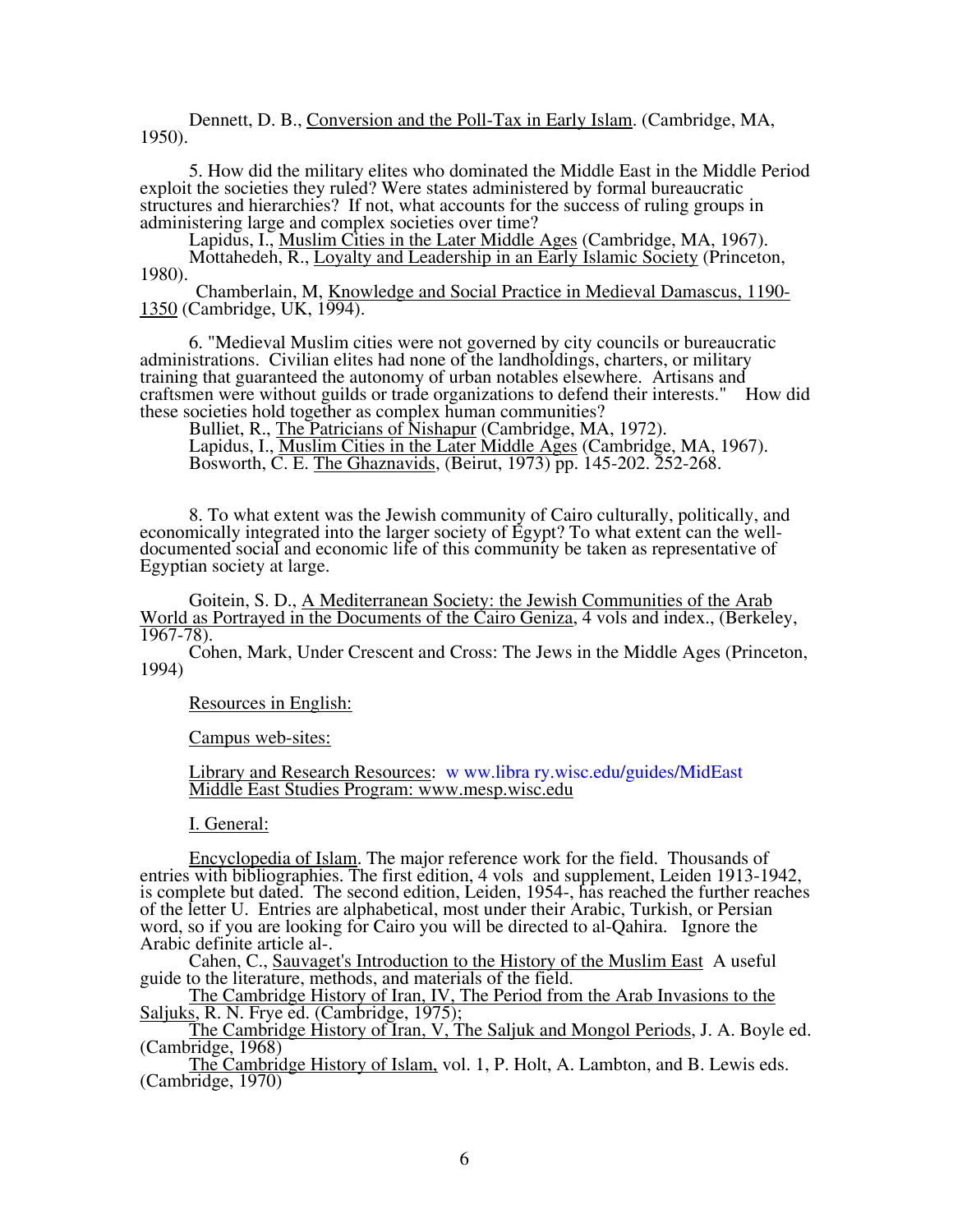Eickleman, D., The Middle East: an Anthropological Approach (Englewood Cliffs, 1981).

Humphreys, R.S., Islamic History: a Framework for Inquiry (Princeton, 1991). Kennedy, H., The Prophet and the Age of the Caliphates: the Islamic Near East from the Sixth to the Eleventh Century (London, 1986).

Pitcher, D. E., An Historical Geography of the Ottoman Empire (Leiden, 1972). Robinson, Francis, Atlas of the Islamic World since 1500 (Oxford, 1982). Roolvink, R., Historical Atlas of the Muslim Peoples (Amsterdam, 1957).

II. Economic History.

Pirenne, H., Muhammad and Charlemagne (New York, 1958).

Havighurst, The Pirenne Thesis, 3rd. ed. (Lexington, MA, 1976).

Byrne, E. H., Genoese Shipping in the Twelfth and Thirteenth Centuries (Cambridge, MA, 1930).

Udovitch, A., ed., The Islamic Middle East: 700-1900: Studies in Economic and Social History (Princeton, 1981).

Ashtor, E., A Social and Economic History of the Near East (London, 1976). Richards, D. S., Islam and the Trade of Asia (Oxford, 1970).

Watson, A. M., <u>Agricultural Innovation in the Early Islamic</u> World: The Diffusion of Crops and Farming Techniques, 700-1100 (Cambridge, Cambridgeshire, 1983).

Bulliet, R., The Camel and the Wheel (Cambridge, MA, 1975).

III. The Prophet Muhammad and Late Antique and Early Islamic Arabia

Andrae, Muhammad: the Man and his Faith, T. Menzel trans. (London, 1956).

Armstrong, K., Muhammad: a Biography of the Prophet (New York, 1992).

Ataya, A. S., A History of Eastern Christianity (London, 1968).

Bagnall, Roger S., Egypt in Late Antiquity (Princeton, 1993).

Bell, R., An Introduction to the Qur'an (Edinburgh, 1953).

Bell, R., The Origins of Islam in its Christian Environment (London, 1968)

Brown, P., "Late Antiquity and Islam: Parallels and Contrasts," in B. Metcalf ed., Moral Conduct and Authority: the Place of Adab in South Asian Islam (Berkeley and Los

Angeles, 1984).

Brown, P., Religion and Society in the Age of Saint Augustine (New York, 1972).

Brown, P., Society and the Holy in Late Antiquity (Berkeley, 1982).

Brown, P., The World of Late Antiquity (London, 1971).

Burton, J., The Collection of the Qur'ân (Cambridge, Cambridgeshire, 1977).

Cook, M., Muhammad (Oxford, 1983).

Crone, P., God's Rule: Government and Islam, Six Centuries of Medieval Islamic Political Thought (New York, 2004).

Crone, P., Meccan Trade and the Rise of Islam (Princeton, 1987).

Fowden, Garth, Empire to Commonwealth: Consequences of Monotheism in Late Antiquity (Princeton, 1993), 12-36, 138-75

Hawting, G.R., The idal of Idolatry and the Formation of Islam: from Polemic to History (Cambridge, 1999).

Hawting, G.R., Approaches to the Qur'an (London, 1993).

Hoyland, R.G., Arabia and the Arabs from the Bronze age to the Coming of Islam (London, 2001)

Izutsu, T., Ethico-Religious Concepts in the Quran (Montreal, 1966).

Shahid, I., Rome and the Arabs (Washington, 1984).

Trimingham, J., Christianity and the Arabs in Pre-Islamic Times, 243-286.

van Ess, J., and Wansbrough, J., book reviews in Bulletin of the School of Oriental and African Studies 43 (1980).

IV. The Arab Conquests and the Conquest State.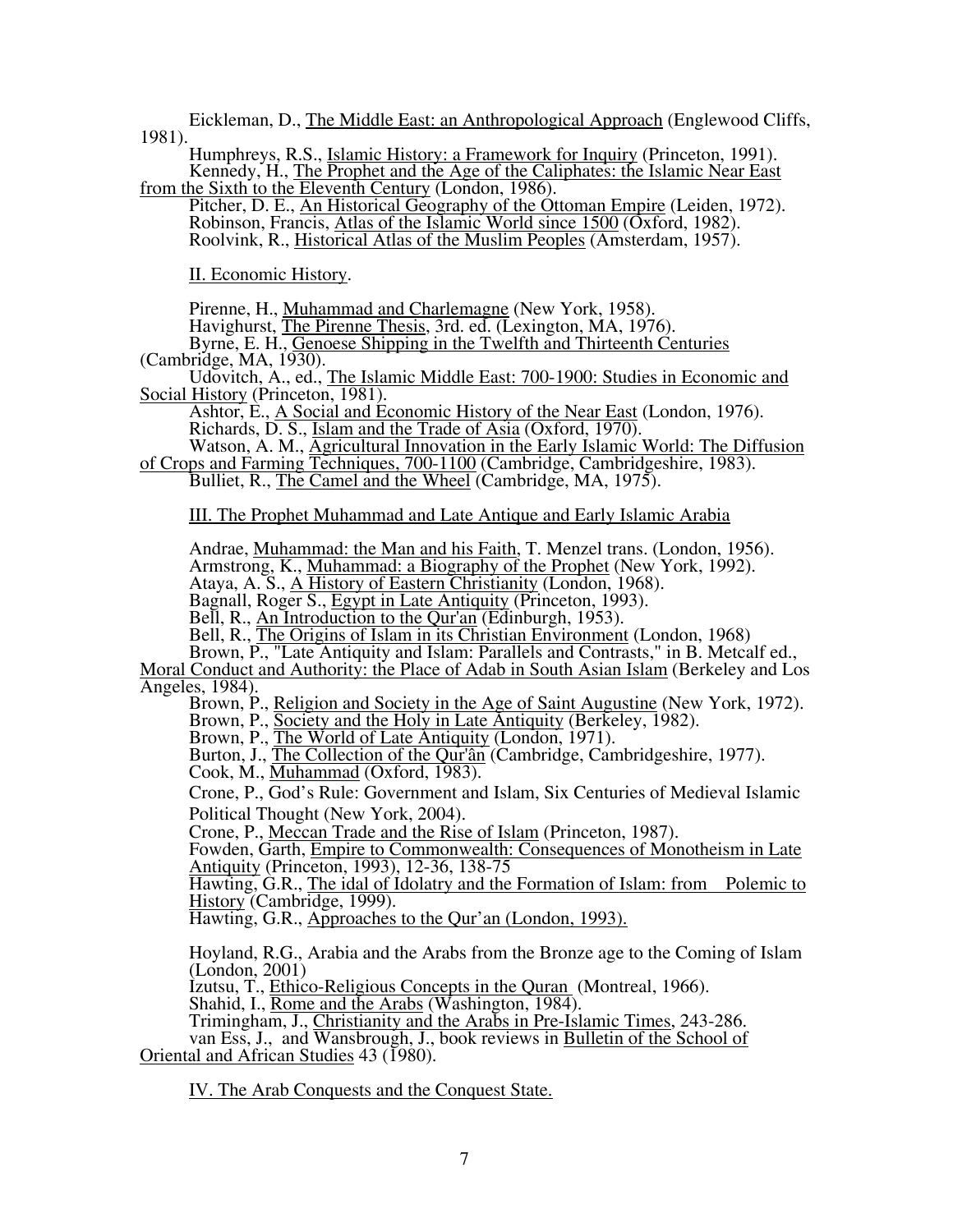al-Baladhurî, The Origins of the Islamic State , P. Hitti and E. C. Murgotten trans., 2 vols., (New York, 1916, 1924).

Donner, F., The Early Islamic Conquests (Princeton, 1981)

Donner, F., "The Formation of the Islamic State," Journal of the American Oriental Society, 106 (1986), pp. 283-296.

Donner, F., Narratives of Islamic Origins. (Princeton, 1998).

Kaegi, W, Byzantium and the Early Isllamic Conquests (Cambridge, 1992),

Lapidus, I., "The Arab Conquests and the Formation of Islamic Society," in

G.H.A. Juynboll ed., Studies on the First Century of Islamic Society (Carbondale, Ill.) Shoufany, E., al-Riddah and the Muslim Conquest of Arabia (Toronto, 1972). Shaban, M. A., Islamic History: a New Interpretation, vol. 1 (London, 1971).

Madelung, W., The Succession to Muhammad: A Study of the Early Caliphate (Cambridge, 1997).

Morony, M., Iraq after the Muslim Conquest (Princeton, 1983).

Pederson, E. L., `Ali and Mu'awiya in Early Arabic Tradition (Copenhagen, 1984).

V. The Umayyads and Umayyad Opposition Movements.

٦ Because of the unreliability of the written sources for this period, many of the best studies on the Umayyad period are treatments of non-narrative evidence, such as law, dogma, art, and architecture.

Beeston, A. F. L., et al., Arab Literature to the End of the Umayyad Period (Cambridge, 1983).

Cook, M., Early Muslim Dogma: a Source-Critical Study (Cambridge, 1981).

Coolson, N.J., A History of Islamic Law (Edinburgh, 1964).

Cresswell, K. A. C., Early Muslim Architecture (Oxford, 1969).

Crone, P., and Hinds, M., God's Caliph: Religious Authority in the First Centuries of Islam (Cambridge, Cambridgeshire, 1986).

Crone, P., Slaves on Horseback (Cambridge, 1980).

Dennet, D. B., Conversion and the Poll-Tax in Early Islam (Cambridge, Mass, 1950).

Ettinghausen, R., From Byzantium to Sasanian Iran and the Islamic World: Three Modes of Artistic Influences (Leiden, 1972).

Goldziher, I., Introduction to Islamic Theology and Law, A. Hamori and R. Hamori trans. (Princeton, 1980).

Grabar, O., "Islamic Art and Byzantium," Dumbarton Oaks Papers 18 (1964): 113- 32.

Grabar, O., Studies in Medieval Islamic Art (London, 1972).

Grabar, O., "The Umayyad Dome of the Rock," Ars Orientalis 3 (1959): 33-62.

Grabar, O., "Umayyad Palaces and the Abbasid Revolution," Studia Islamica 18 (1963): 5-18.

Grabar, Oleg, and Ettinghausen, Richard, The Art and Architecture of Islam, 650- 1250 (Penguin, 1987).

Grabar, Oleg, The Formation of Islamic Art (New Haven, 1973).

Hawting, G. R., The First Dynasty of Islam: the Umayyad Caliphate AD 661-750  $(Carbondale, \overline{IL}, 1987).$ 

Juynboll, G. H. A., Studies on the First Century of Islamic Society (Carbondale, 1982)

Kennedy, H., The Prophet and the Age of the Caliphs: the Islamic Near East from the Sixth to the Eleventh Century (London, 1986).

Sharon, M., **Black Banners from the East** (Jerusalem, 1983).

Wellhausen, J., The Arab Kingdon and Its Fall (Calcutta, 1927).

Wellhausen, J., The Religio-Political Factions in Early Islam (Amsterdam, 1975).

VI. `Abbâsid Empire

Bowen, H., The Life and Times of `Alî Ibn `Isâ, the Good Wazir (Cambridge, 1928).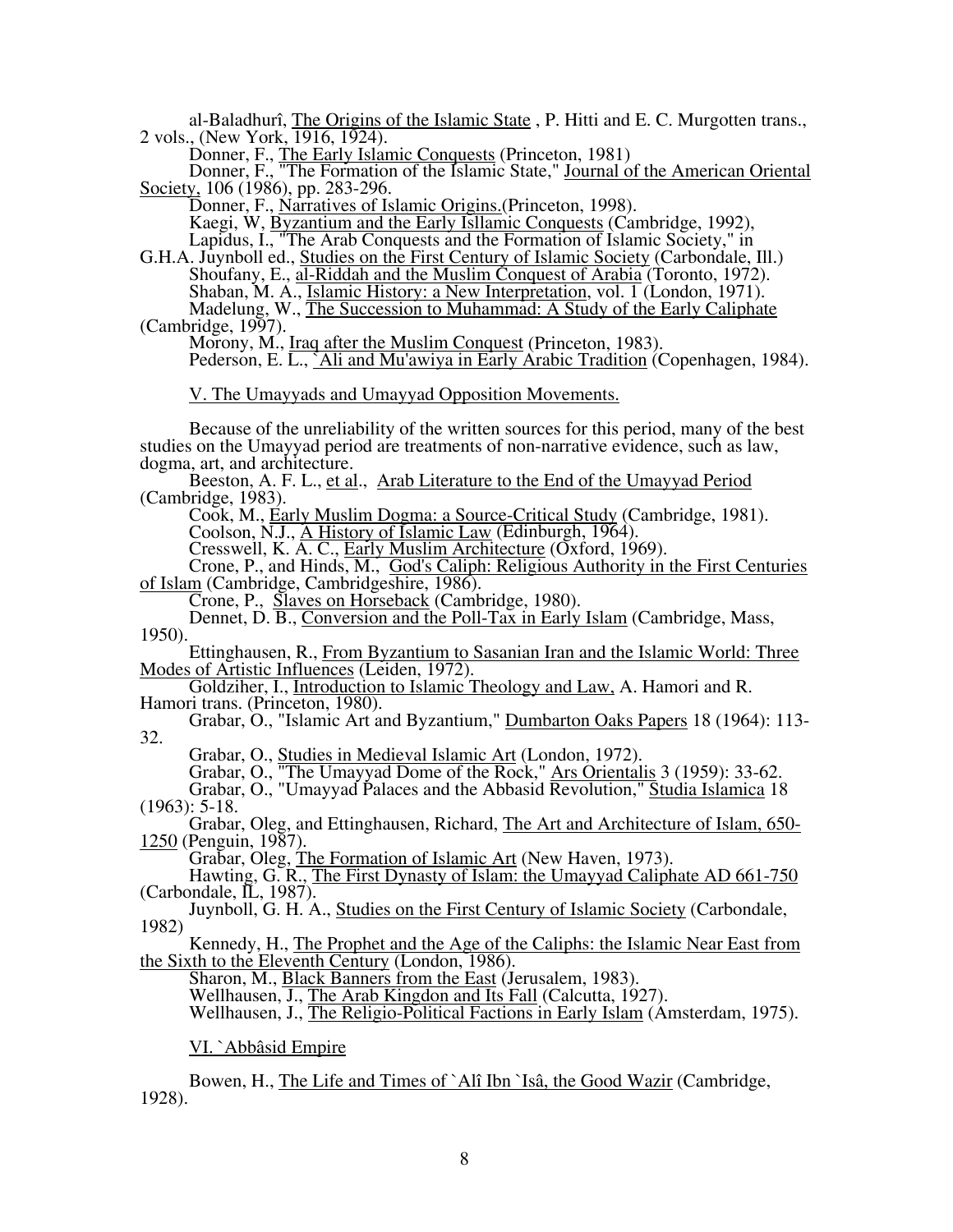Daniel, E. L., The Political and Social History of Khurasan under `Abbasid Rule (Minneapolis and Chicago, 1979).

Kennedy, H., The Early `Abbasid Caliphate: a Political History (London, 1981). Lapidus, I. M., "The Evolution of Muslim Urban Society," in Comparative Studies in Society and History, XV (1973).

Lapidus, I., "The Separation of State and Religion," International Journal of Middle East Studies, iv, (1975).

Lassner, J., The Topography of Baghdad in the Early Middle Ages (Detroit, 1970). Lassner, J., The Shaping of `Abbasid Rule (Princeton, 1980).

Melchert, C., The Formation of the Sunni Schools of Law, 9<sup>th</sup> and 10<sup>th</sup> Centuries C.E. (Leiden, 1997).

Omar, F., The `Abbasid Caliphate (Baghdad, 1969).

Schacht, J., The Origins of Muhammadan Jurisprudence (Oxford, 1953).

Shaban, M. A., The Abbasid Revolution (Cambridge, 1970).

Zaman, M.Q., Religion and Politics under the Early Abbasids: the Emergence of the Proto-Sunni Elite (Leiden, 1997).

VII. Middle Period Politics, Society, Culture.

Bosworth, C. E., Sistan under the Arabs: from the Arab Conquest to the Rise of the Saffarids (Rome, 1968).

Bulliet, R., The Patricians of Nishapur (Cambridge, MA, 1972).

(New York, 1994).

Cahen, C., Pre-Ottoman Turkey, 1071-1330, J. Jones-Williams trans. (London, 1968).

Dunn, R. E., The Adventures of Ibn Battuta: a Muslim Traveller of the 14th Century (London and Berkeley, 1986).

(Albany, NY, 2000).

 Gibb, H. A. R., "Constitutional Organization," in M. Khadduri and H. Liebesny eds., Law in the Middle East (Washington, D. C., 1955).

Goitein, S. D., A Mediterranean Society: the Jewish Communities of the Arab World as Portrayed in the Documents of the Cairo Geniza, 4 vols., (Berkeley, 1967-78).

Goldziher, I., Muslim Studies, 2 vols., C. Barber and S. M. Stern eds. (London, 1968-71)

Hodgson, M. G. S., The Order of Assassins (The Hague, 1955).

Hodgson, M. G. S., "The Isma`ili State," in Cambridge History of Iran, V. (Cambridge, Cambridgeshire, 1968).

Humphreys, R.S., From Saladin to the Mongols: the Ayyubids of Damascus (Albany, 1977).

Ibn Battuta, Travels of Ibn Battuta, H. A. R. Gibb trans., 2 vols. (London, 1969). Kafardar, C., Between Two Worlds: the Construction of the Ottoman State. Kafardar, C., Between Two Worlds: the Construction of the Ottoman State.<br>Karamustafa, A., God's Unruly Friends: Dervish Groups in the Later Middle

Period, 1200-1500 (Salt Lake City, 1994). Lapidus, I., Muslim Cities in the Later Middle Ages (Cambridge, 1984)

Makdisi, G., "Muslim Institutions of Learning in Eleventh-century Baghdad," Bulletin of the School of Oriental and African Studies, xxiv (1961).

## Massignon, L., The Passion of al-Hallaj, 4 vols., H. Mason trans. (Princeton, 1982).

Mez, A., The Renaissance of Islam, trans. Khuda Bakhsh (London, 1937). Morgan, D., Medieval Persia, 1040-1797 (London, 1988).

Mottahedeh,  $\overline{R}$ ., Loyalty and Leadership in an Early Islamic Society (Princeton, 1980).

Petry, C., The Civilian Elite of Cairo in the Later Middle Ages (Princeton, 1981).

e-mail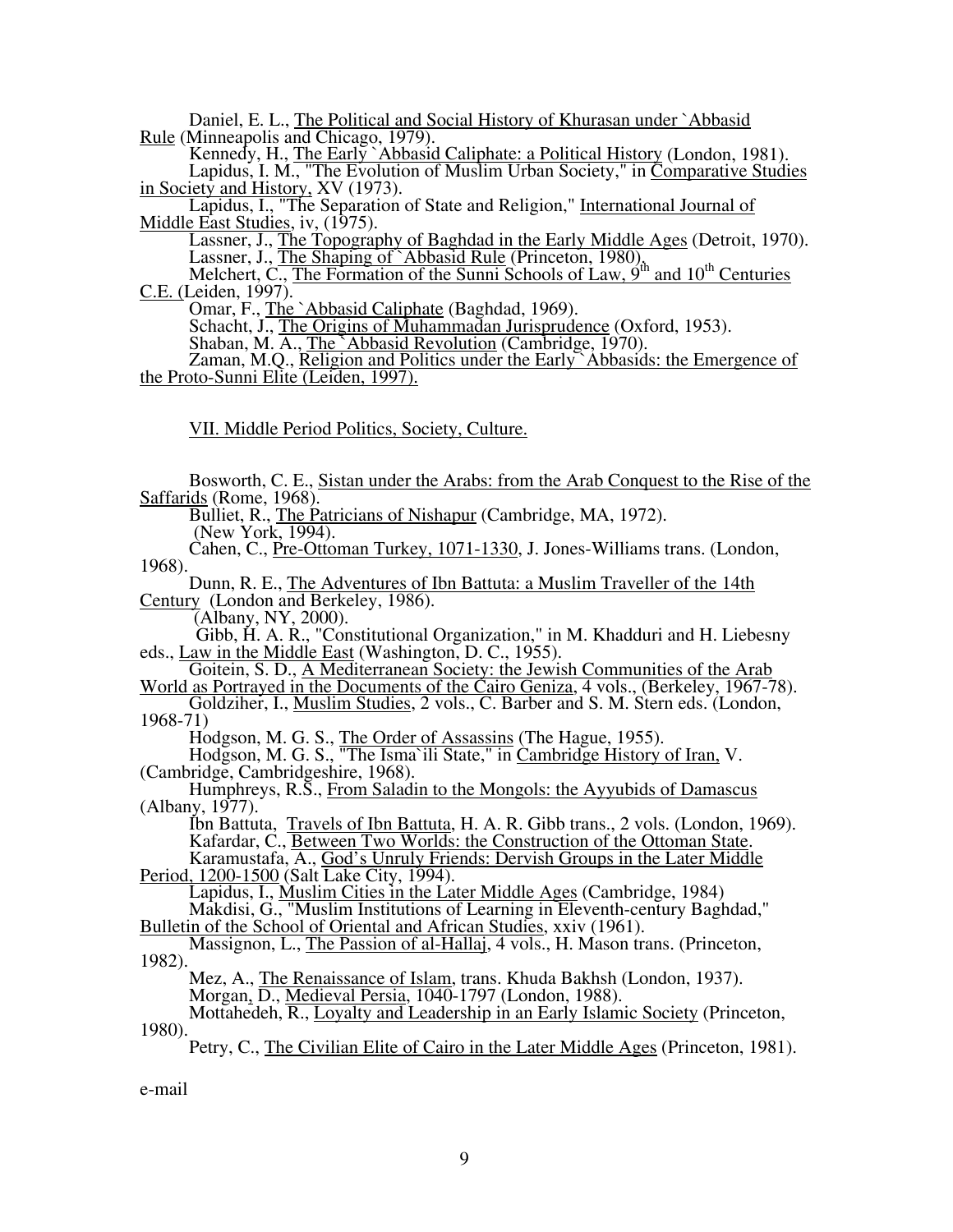### How many have taken 137 or 205?

OK: now I know how many copies of McNeill and Waldman to buy

Maps and map quiz: use other textbooks, atlas if necessary

absence- first two weeks of april; films, exciting guest lectures

# Content of the course

 -Middle East: modern notion; the civilizationn we will be studying reached from Indonesia and the Philipines to West Africa; we will be studying the core area in which Islamic civilization developed - from Egypt to Central Asia, or, if you will, from the Nile to the Oxus. This means that I will leave out a few very important areas. Islamic Spain, for example, was one of the most brilliant medieval societies, but we will have little to say about it. If you are mainly interested in Spain or NA, or India for that matter, you won't learn much here directly; on the other hand, you will not be able to begin to study these areas without the background we are going to cover here.

 -Period: We will begin with a discussion of the geography of the region, including human geography and the relationship of different types of peopel to their environment. Then customary to begin ta course like this with the career of the Prophet Muhammad; but for the first part of course I want to cover the long term-continuities in the history of the region.

### Several warnings:

We will be looking at things at a very high level, so we won'; get into too much detail for many periods. For the early part of Islamic history, we will cover things in greater detail, both because it is important to understand how this civilization came into being, and because this is a civilization that is perhaps uniquely conscious of its history. Early Islamisc history is a sacred narrative, and it is imp[ortant for you to understand it. You cannot understand developments today without it. The story of the early Islamic period is one that is know to most muslims in some detail.

Because of this: a second warning. Muslims themselves, as we shall see, disagree about the facts and the interpretation of the early period. And modern scholars have taken a different view of the sources from the period. So for Muslims in the course, if my account does not jibe with what you have learned, bring this up; talk about it, debate it.

And a third warning: I really like to teach in such a way as to allow you to understand the point of view of people we are studying. I will often ask you to put yourself in the shoes of someone else - even someone you don't like very much. On this I ask your forbearance. When I ask you to understand the point of view of some mongol warrior bent on death or destruction, or how women in the region have understood institutions such as the veil or the harem, I am not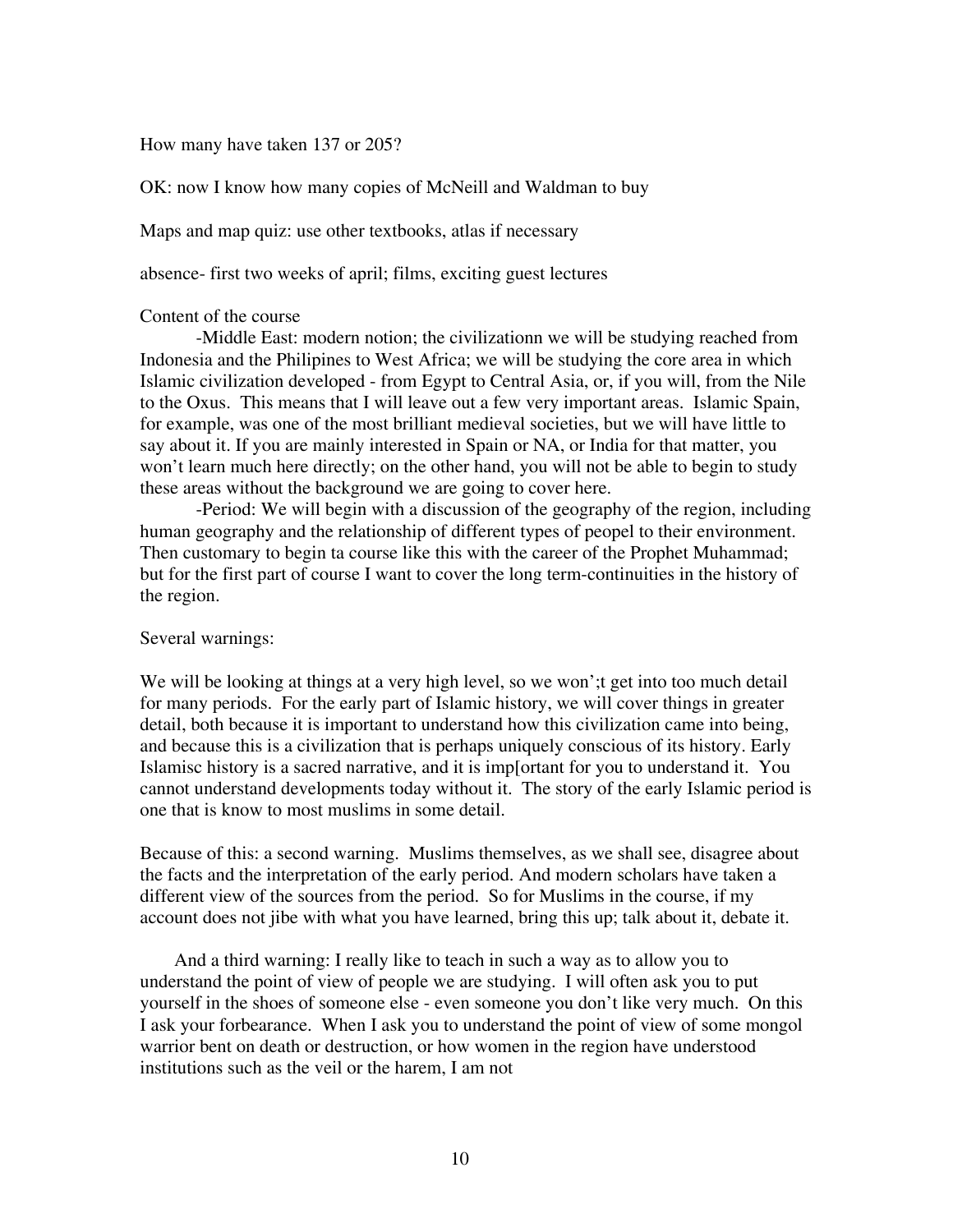So the first thing I want to do is try to define the Middle East. The term Middle East is inappropriate to what we are studying. It is a modern term, one that makes sense only except as the world seen from Europe.

To Europeans, the world was divided into three parts: Europe, which they insisted on seeing as a continent, Africa from the southern edge of the mediterrenean southwards, and Asia, including everything from Istanbul to Calcutta to Peking. The kind of thinking that produced these definitions is easily seen as outdated. But the way it structures the world has become part of our mental equipment. You can see it in university departments, where departments of oriental studies still cover the world from Istanbul to Tokyo. You can see it in Journals, like the journal of the social and economic history of the orient, or the journal of the american oriental society. You can see it in the fact that North Africa is normally not studied along with the Middle East, but rather with Subsaharan africa. It also results in courses like this one.

The term Middle East itself is very recent. It was an invention of the British in world war one, who used it to put a name to a new bureaucratic entity. It is slightly less ethnocentric than Near east, but it is still misleading. If you look at the map of eurasia, geographically and culturally what we call the middle east might better be termed the middle west.

The people who lived in the pre-modern Middle East didn't think of the world as the Middle East. It is a European invention. In the period we will be studying, the Middle East was part of a larger cultural zone, one that included North Africa, Spain, and large parts of Central Asia and the Indian subcontinent.

But we won't be studying those societies, except in passing.

 The civilization we call Islamic civilization developed its distinctive features in the Area we now call the middle east, in the land between the Nile and the Oxus. So that is the region we will be focussing on. I plan to mention North Africa, Central Asia, and Spain occasionally, but in general we will concentrate on this region.

Second, the dates are also slightly misleading.

It is customary for a course like this to start with the Prophet Muhammad, who was born in 570. Both Muslim and European scholars have seen the life of the Prophet Muhammad as such a break with the past that his prophecy began a new epoch in Eurasian history. Both groups have interpreted the appearence of Islam as the detonation of a historical nuclear bomb that blew everything in the past away.

So for muslims, the year of the founding of the political community of Muslims by the prophet Muhammad is the year one of the calender.

 Westerners accept the life of Muhammad as a natural break for very different reasons, some of which are pernicious.

 Now having given you my reservations about the borders of this course, I would like to show you how we are are going to handle it. This is not to say that this course cannot be taught within the dates as given. There is an Islamic civilization that is a varient of the perso-mediterranean civilizations of antiquity, but that had its own distinctive features.

In many respects it represents the culmination of antiquity, because for the first time Persia, large parts of Central Asia, and the mediterranean were united in a single cultural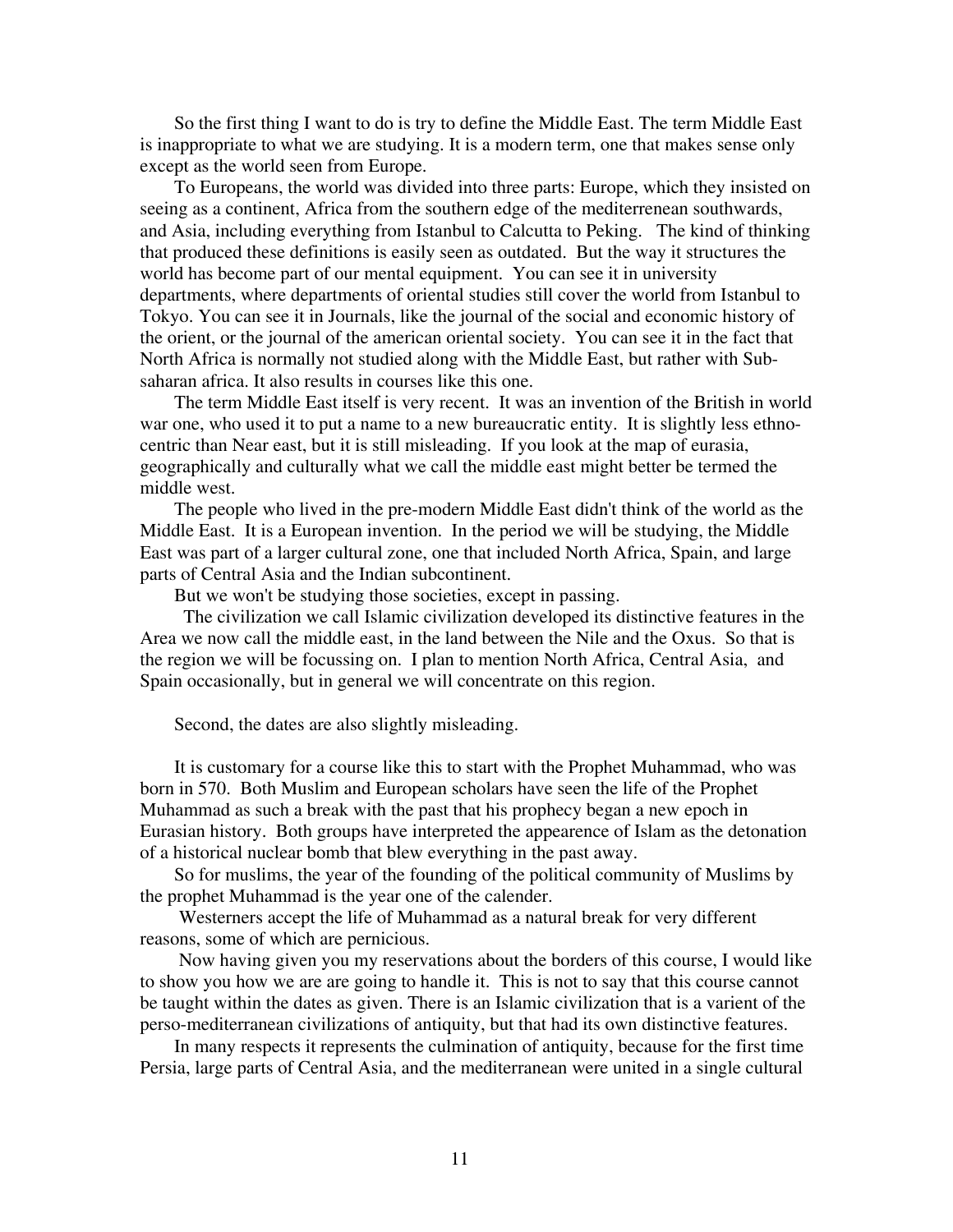zone. It was also a period when nomads, peasants, city people, and regimes were brought into a single cultural system.

So instead of following the traditional approach, stressing discontinuities, what I want to do is to understand continuities with the pre-Islamic past. Islamic civilization inherited a pattern of institutions, ideas, and practices from the ancient world. So the first thing that I want to do this week is to understand the Middle East within the context of a form of society that appeared in the 4th millenium B.C.E., and continued until the first world war-the agrarian empire. We want to understand how an empire came into being, and how out of that empire a civilization developed.

By focussing on the level of the empire or the civilization, we are necessarily stressing unity rather than diversity. There is a drawback to this. By stressing unity, we will be giving short shrift to diversity. So I'd like to point out several possible deficiencies to this approach.

1. Because we have so much territory to cover, we will be viewing the Middle East from a very high altitude. By focusing on the level of the civilization, we will be ignoring much of the local diversity of the Middle east. The consequence of focussing on such a large object is that to make the Middle East appear to be more uniform than it is, and more integrated. Just remember that the processes of social, political, cultural, and economic integration that we are discussing cover an enormous local variety. The continuities over time also conceal shorter-term local discontinuities.

2. Another problem with looking at things from such an altitude is that it focusses on ruling groups to the exclusion of groups in opposition to the ruling ideology. We will talk about resistance to the dominant ideology. We will however not be able to treat in detail non-elite groups and minorities, of whom there are very many. Middle Eastern societies in this period were made up of many ethnic and religious communities. We will have time to study only a very few of them.

3. Related to this problem is that we will not be able to say very much about people other than young and middle aged men. Women were subjected to multiple exclusions in this society. In the sources they are by and large silent, and there is nothing that historians can do about it. But there are a limited number of things that can be said. I want to get across some idea of how women lived, of how the legal status of women was defined in the period.

What we are going to talk about today are the images that Europeans have of the non-West. It almost goes without saying that these images are inaccurate. That's not a point we will dwell on too much. What we are interested in is why these images appeared.

You know how in economics people it is said that the basic rule is that there is no such thing as a free lunch. What I want to talk about is the basic rule in cultural criticism: there is no such thing as an innocent description of other people. Whenever people represent others, they bring complicated agendas with them that deform the representation.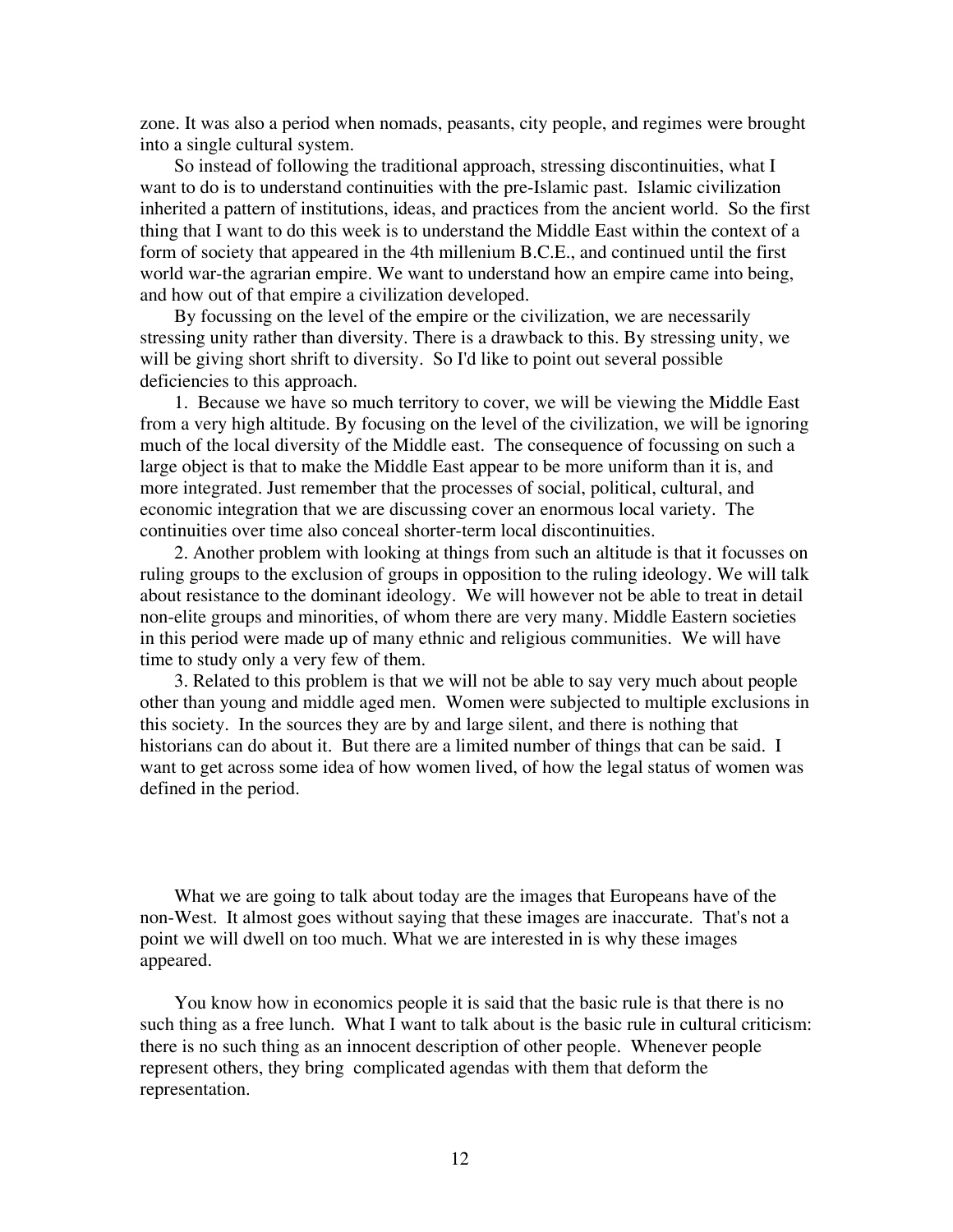We can see this principle in operation especially clearly in the case of The Middle East.

We might think that Middle Easterners and Europeans would be able to understand one another. They have similar pasts. Both were shaped by the cultural heritage of Greece and Rome. Both were subjected to conquest by outsiders in the early middle ages, the West by Germanic peoples and The Middle East by Arabian peoples. In Islam, Judaism, and Christianity, both have religious traditions that sprang from a single source. Yet in spite of these similarities, neither society recognizes the image that the other holds of it. If you are an Egyptian, you find the Middle Easterners described in most accounts by Europeans to be cartoon characters. They are almost completely incomprehensible. The reason for this is simple: the images that Europeans have held of The Middle East tells us more about Europeans than it does about Middle Easterners.

 The European image of The Middle East began in the Crusades. In this period, as all too often in later periods, Europeans didn't differentiate among the various societies of the middle east. The Middle East was not seen as a distinct society, but rather as a part of a very threatening Muslim world. Much of what Europeans wrote about Muslims in this period was wildly inaccurate. Some Europeans knew that these accounts weren't quite correct, but they told themselves that they weren't meant to be. One of them justified the outrageous representations of Muslims by Europeans by saying "it is safe to speak evil of one whose malignity exceeds whatever evil can be spoken" (Guibert of Nogent, d. ca. 1124).

What Europeans wanted to do was to explain the success of Islam, and to interpret that success as a menace for Christiandom. Islam was the dominant religion in the Middle East only because Muslims converted people by the sword, or because Islam was supposed to tolerate sexual promiscuity. The Prophet Muhammad was supposed to have been a sorceror whose who was able to destroy the church in Africa only by magic. Stories about the defiling of the holy sepulchre went all over Europe, and were part of the propaganda designed to excite interest in the crusades.

This raises a question. Why did Europeans feel so threatened by Muslims? Europe was in no danger of conquest. Why were Europeans suddenly so interested in Jerusalem under Muslim rule? It was after all a long way away, and had been under Muslim rule for a very long time. The answer to these questions is not to be found in The Middle East or the Middle East, but rather in Europe itself.

During the crusades, Europe was emerging from a long period of political fragmentation. When Europeans started thinking about outsiders, they began to think of their own similarities rather than their differences. This concentration on an outsider, especially a threatening outsider, was in part a strategy for creating larger levels of political organization in Europe.

 Because of the Crusades, more careful scholarship on Muslims and on The Middle East began to appear. This scholarship was not composed of the wild stories of the early period of the crusades. Scholars learned Arabic, and wrote accounts of the East based upon them. I'd like to be able to say that it corrected the wildly inaccurate view that Europeans had constructed of the East, but it didn't. What scholars did was to construct another Orient which was superimposed on the earlier one.

This new image had two componants. First, scholars wanted to know Muslim doctrine better in order to refute it. Second, they wanted to appropriate those parts of the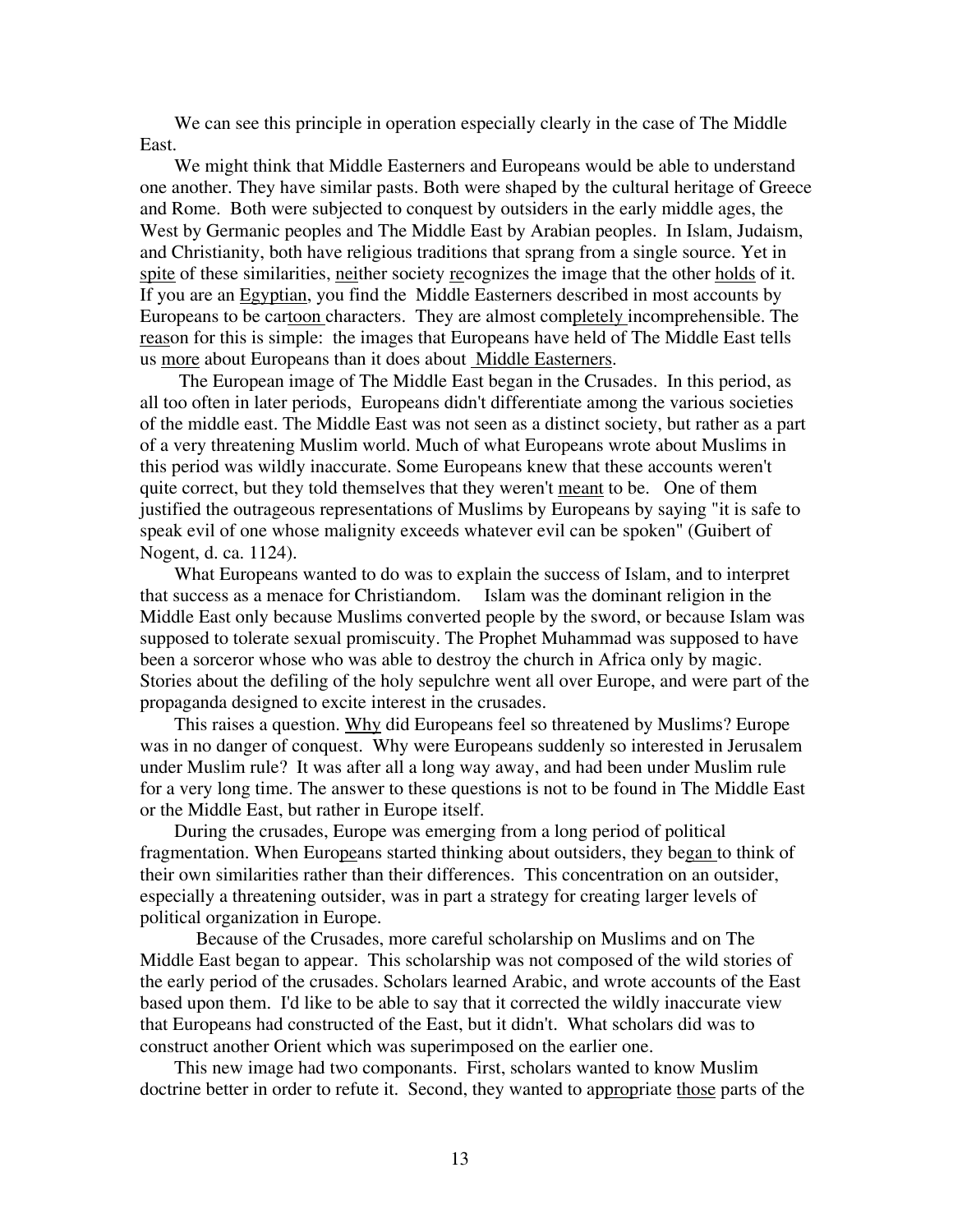Muslim heritage that could do them some good, especially ancient philosophy, medicine, and geography. This double game of rejectionon the one hand and appropriation on the other caused some wild distortions.

Some of these distortions have survived until today: you can still read in many world history textbooks that Muslims in the Middle Ages guarded Greek philosophy for the West, supposed to be its rightful owner. The proper heirs of ancient philosophy somehow include Scandinavia and California but exclude The Middle East and Syria--where many of the ancient philosophers were born and lived. These are the consequences of our imposition onto the material of history of our catagories of Orient and Occident.

So until the early modern period, we can see superimposed three contradictory images. Various European elites constructed the Orient in different ways: for some the Orient is the assembly point for threatening hordes of powerful and rapacious Muslims. For others it is the abode of heresy. For still others, it is a font of wisdom and a guardian of philosophy. There is a common theme in all these representations. The Orient that they described reflected the social and cultural realities of their own societies, and not the societies that they were describing. These people were all constructing an Orient as something outside of themselves. The image of the Orient was something they could refer in their own struggles for prestige and authority. It cannot be really understood outside those struggles.

This constructed Orient--the Orient as threat, the Orient as something different, an Other--had a purpose in giving Europeans a common identity. Europe may not have recovered the Orient in the period of the Crusades, but by constructing an image of the Orient it found a way to construct itself. Without the Orient--in other words without this image of the Orient, it is possible that there may never have been an Occident--which is itself as much a constructed image as the Orient is.

When we move from the medieval period to the 18th and nineteenth centuries, Europeans still have images of Middle Easterners and of Muslims that go back to the medieval period. But there is a shift in what they look at. Instead of seeing The Middle East as part of an larger Muslim threat, Europeans in this period described it specifically. They were no longer afraid of it. On the contrary, they were looking around for excuses to dominate it.

When you read what Europeans in the 18th and 19th centuries had to say about The Middle East, you wonder why they stayed. What they saw was political despotism, social dislocation, moral depravity, repression of women, laziness, disease, and poverty. Although scholars had a slightly more elevated approach to this idea of a decadent Orient, it set the agenda for their arguments also. Scholars contrasted what they now saw as the glories of the past of Islam with the decadence of the present. Hundreds of books were written about the earlyu period of Islam, almost none about more recent history. The same reluctance to distinguish among very different societies marks much ninteenth century scholarship. Where medievals had seen a single Muslim horde, nineteenth and twentieth century scholars wrote about a single Orient. They understood politics with reference to Oriental Despotism; they understood economics by refering to an Asiatic mode of production. There was some truth in all of these arguments. But sub-text of these descriptions on the part of everybody making them was that the region would be better off under new management. Instead of the threat to Europe that they saw during